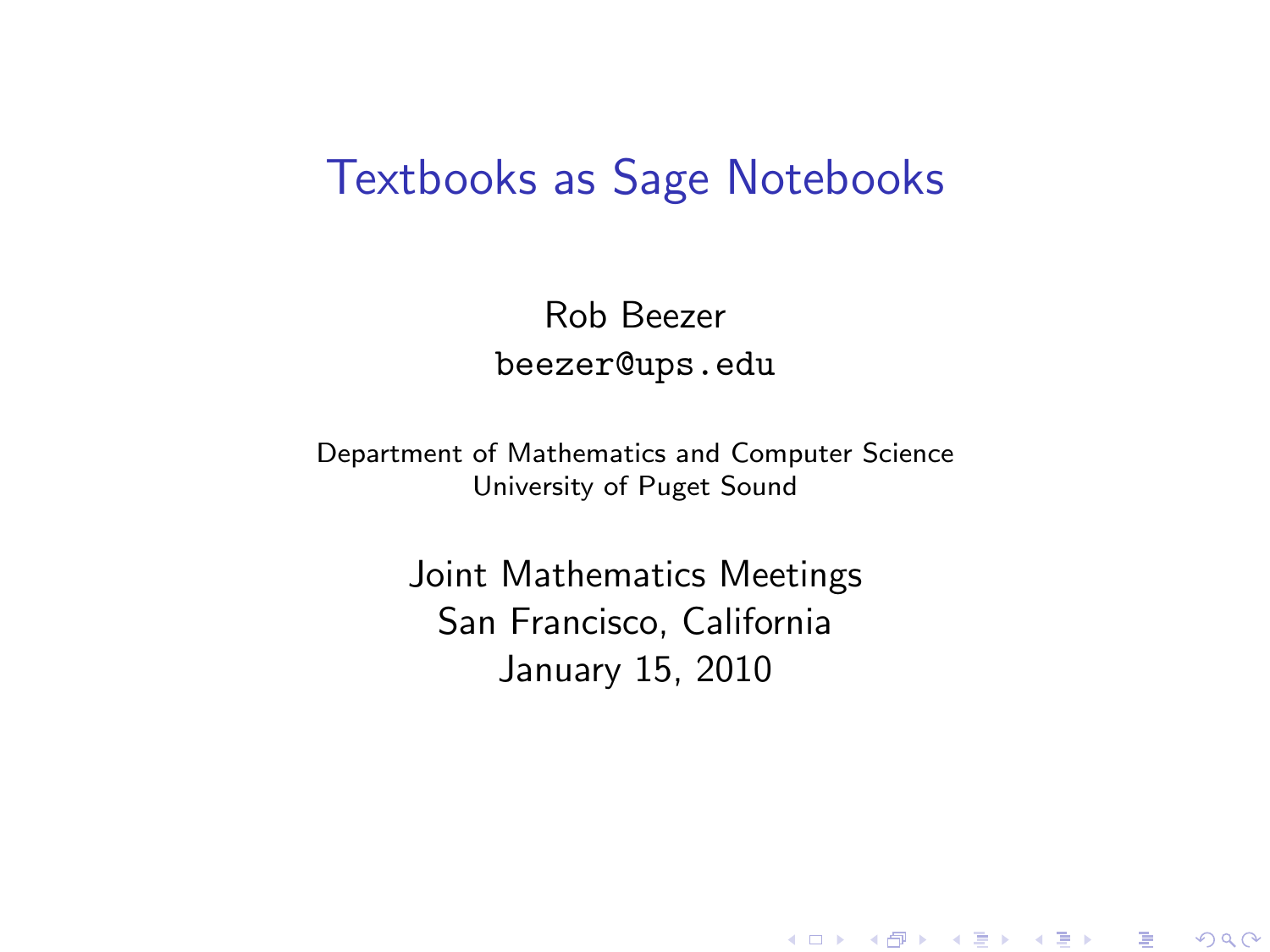## Sage

- Mission: Creating a viable free open source alternative to Magma, Maple, Mathematica and Matlab.
- Unifies over 100 open source packages for mathematics and scientific computation.
	- $\triangleright$  R, Maxima, GAP/GP, Pari, Singular
	- ▶ LAPACK, FLINT, SciPy, NumPy
- ≈300,000 lines of new Python/Cython code
- User language is Python
- Use command-line or "Notebook" interface
- Notebook runs in any web browser
- Communicates with a server local or remote
- Web Site: <sagemath.org>
- Public Notebook Server: <sagenb.org>

ラメ メラメ

<span id="page-1-0"></span>- 로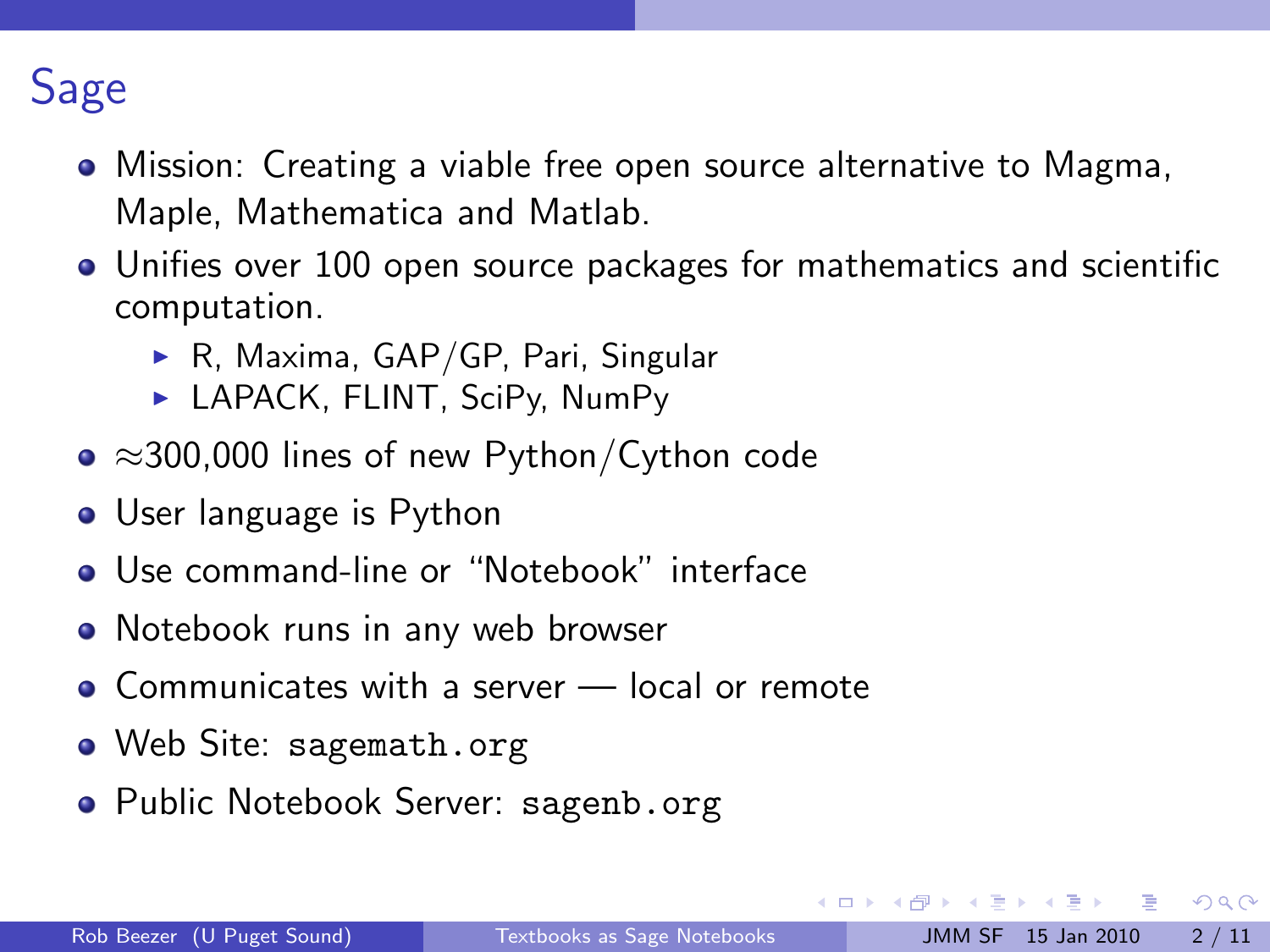# Sage Notebook<br>Firefox File Edit View History Bookmarks Tools Window Help



Sage Notebook in Firefox Brows[er](#page-1-0) [on](#page-3-0)[OS](#page-2-0) [X](#page-0-0)

<span id="page-2-0"></span> $QQ$ 

G.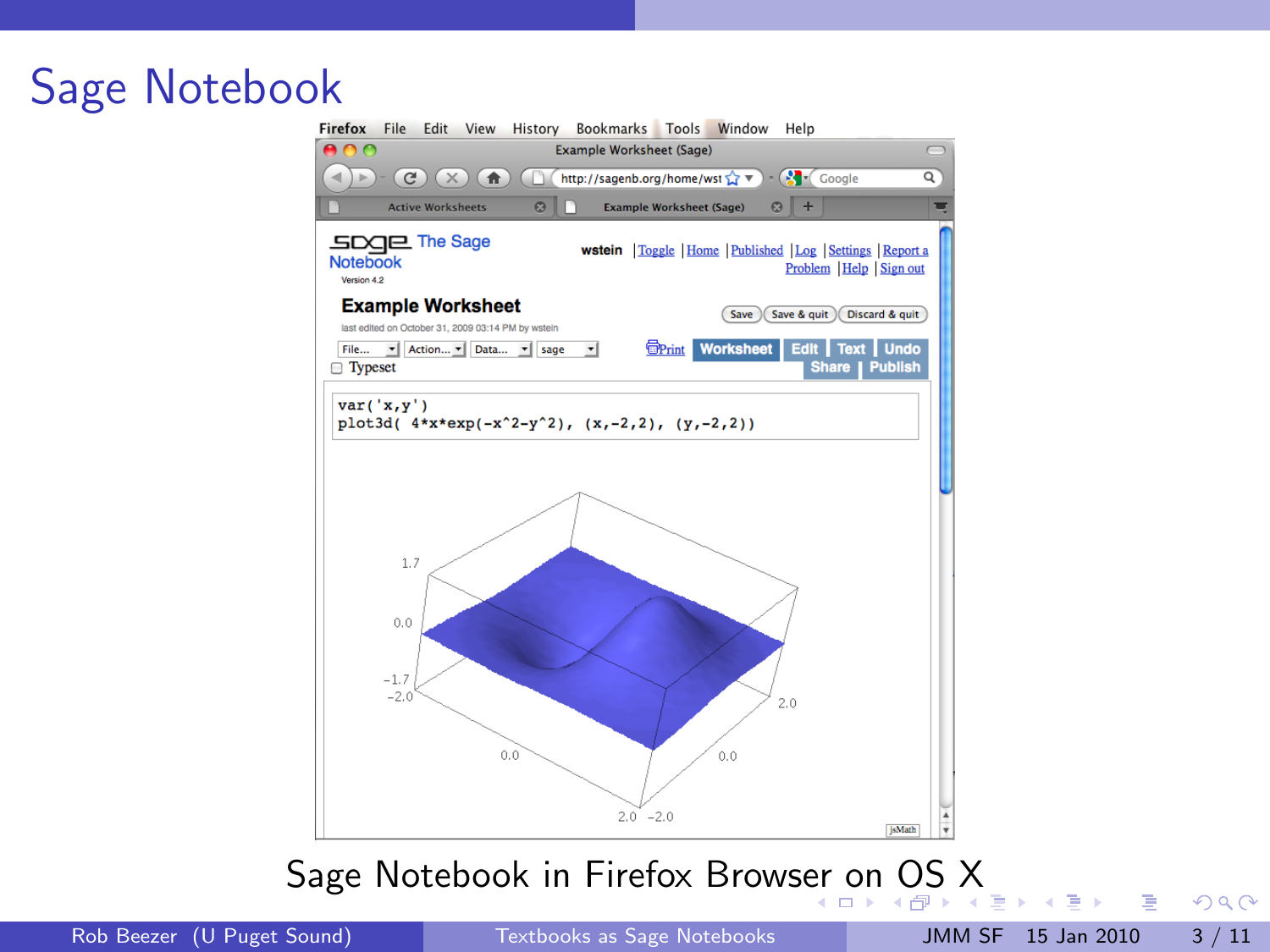- Web 2.0 Application, AJAX
- Extensive use of Javascript

<span id="page-3-0"></span> $299$ 

造

K 등 > K 등 >

**← ロ → → ← 何 →**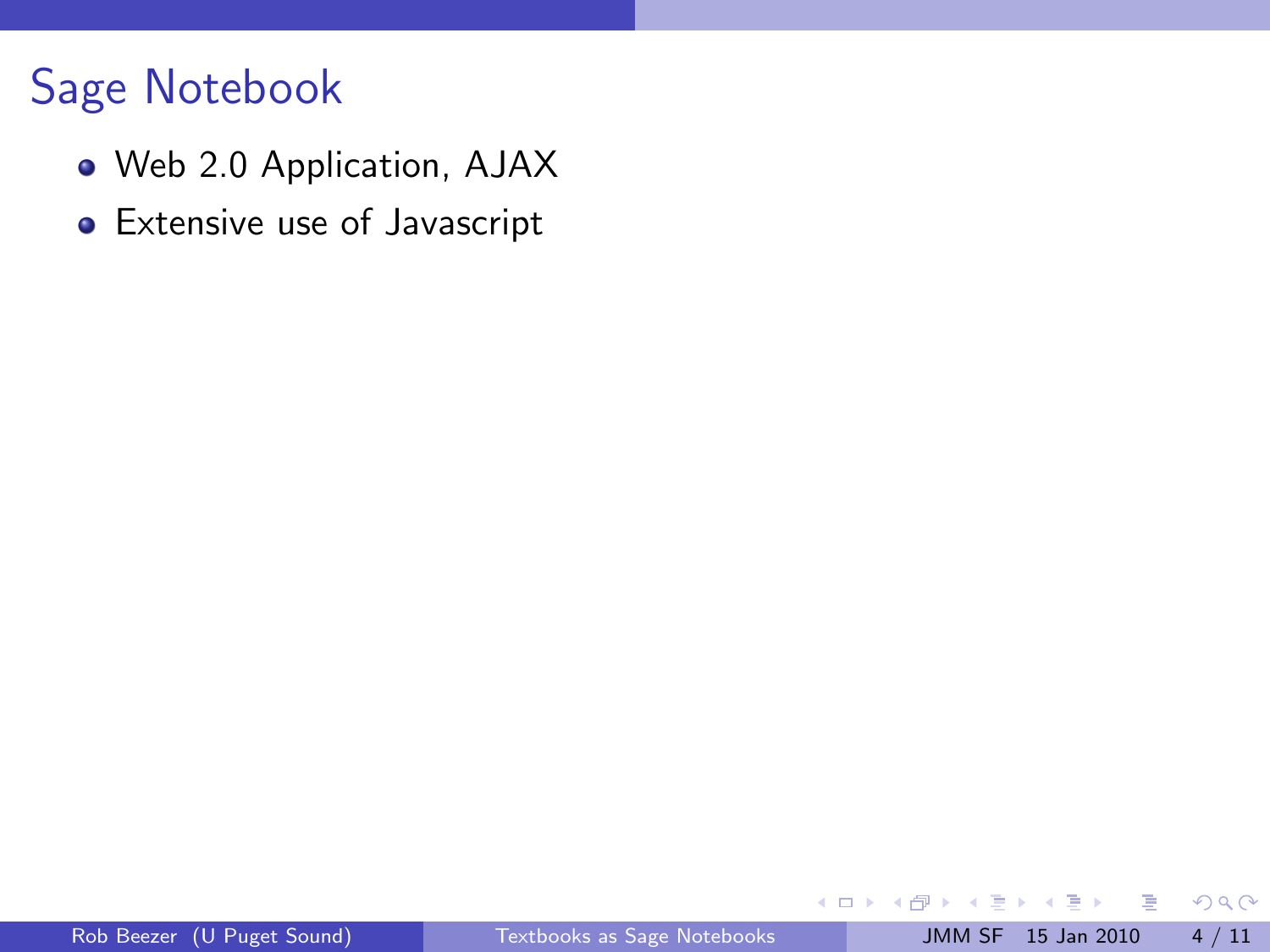- Web 2.0 Application, AJAX
- Extensive use of Javascript
- o Built-in: Cervone's jsMath

4 0 8 ∢母 × э  $299$ 

画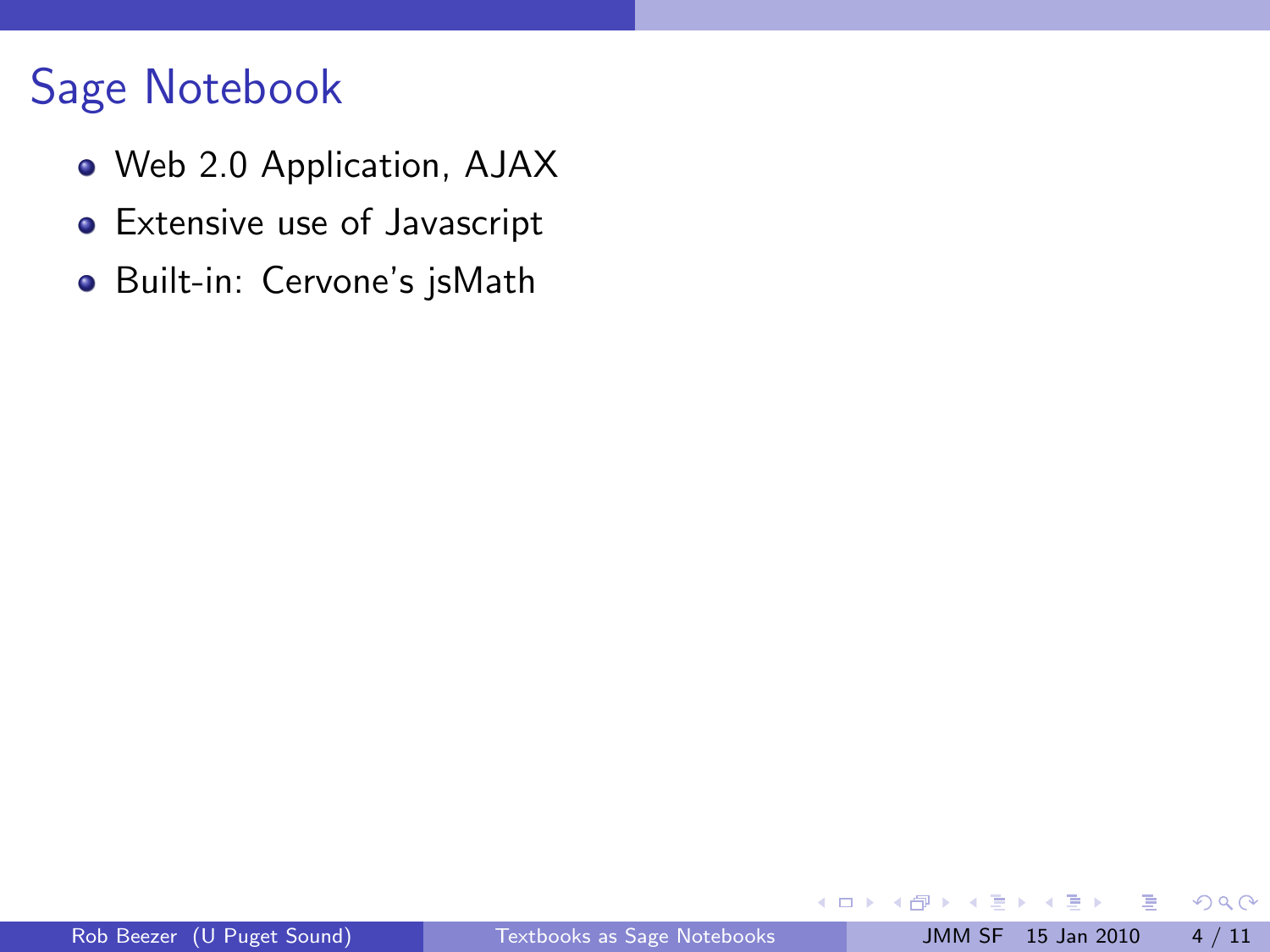- Web 2.0 Application, AJAX
- **•** Extensive use of Javascript
- Built-in: Cervone's jsMath
- Built-in: LATEX representation of every Sage object

4 D F

 $\sim$ 

画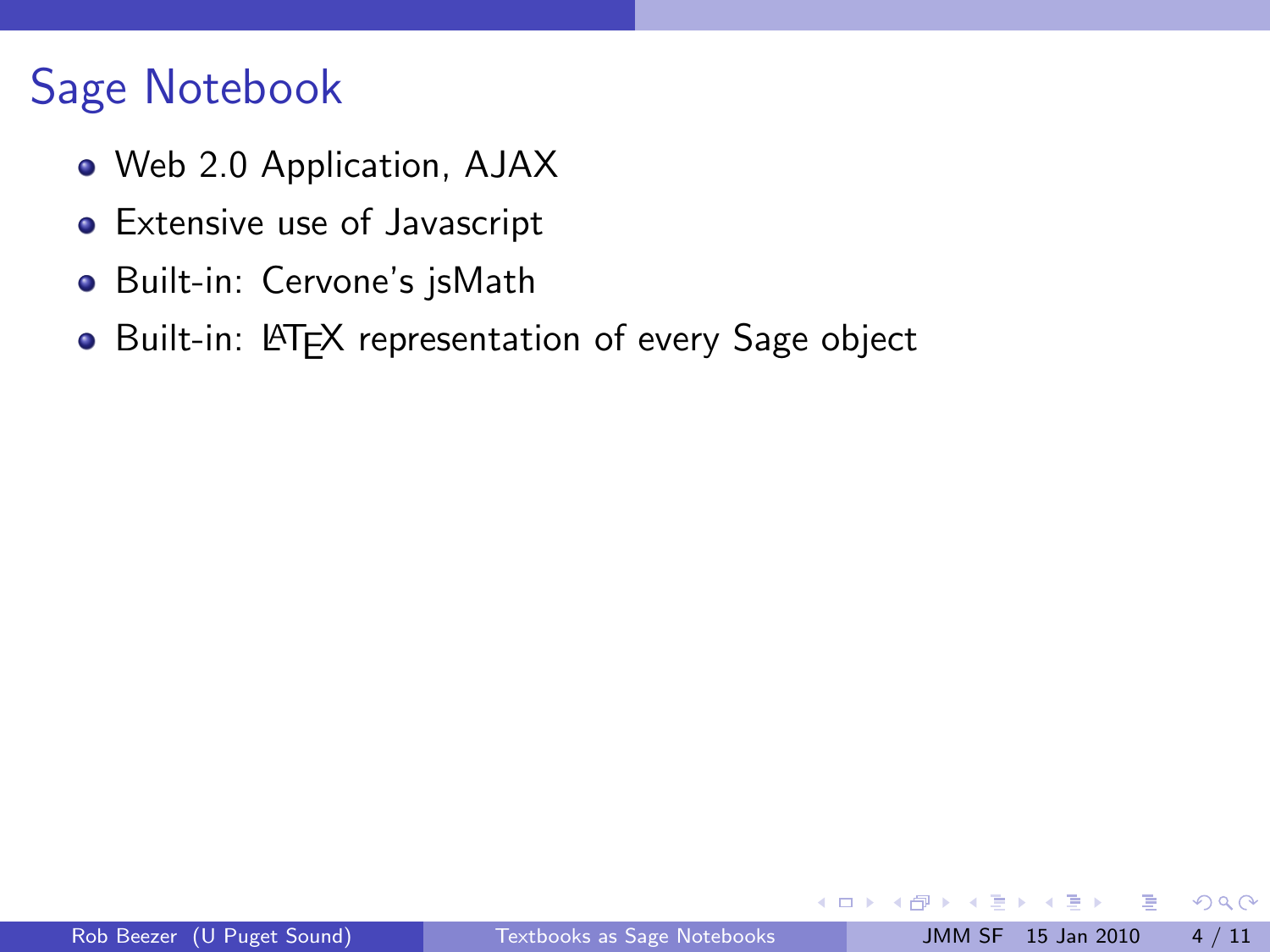- Web 2.0 Application, AJAX
- **•** Extensive use of Javascript
- Built-in: Cervone's jsMath
- Built-in: LAT<sub>E</sub>X representation of every Sage object
- Built-in: TinyMCE Javascript mini word-processor

 $\leftarrow$ 

÷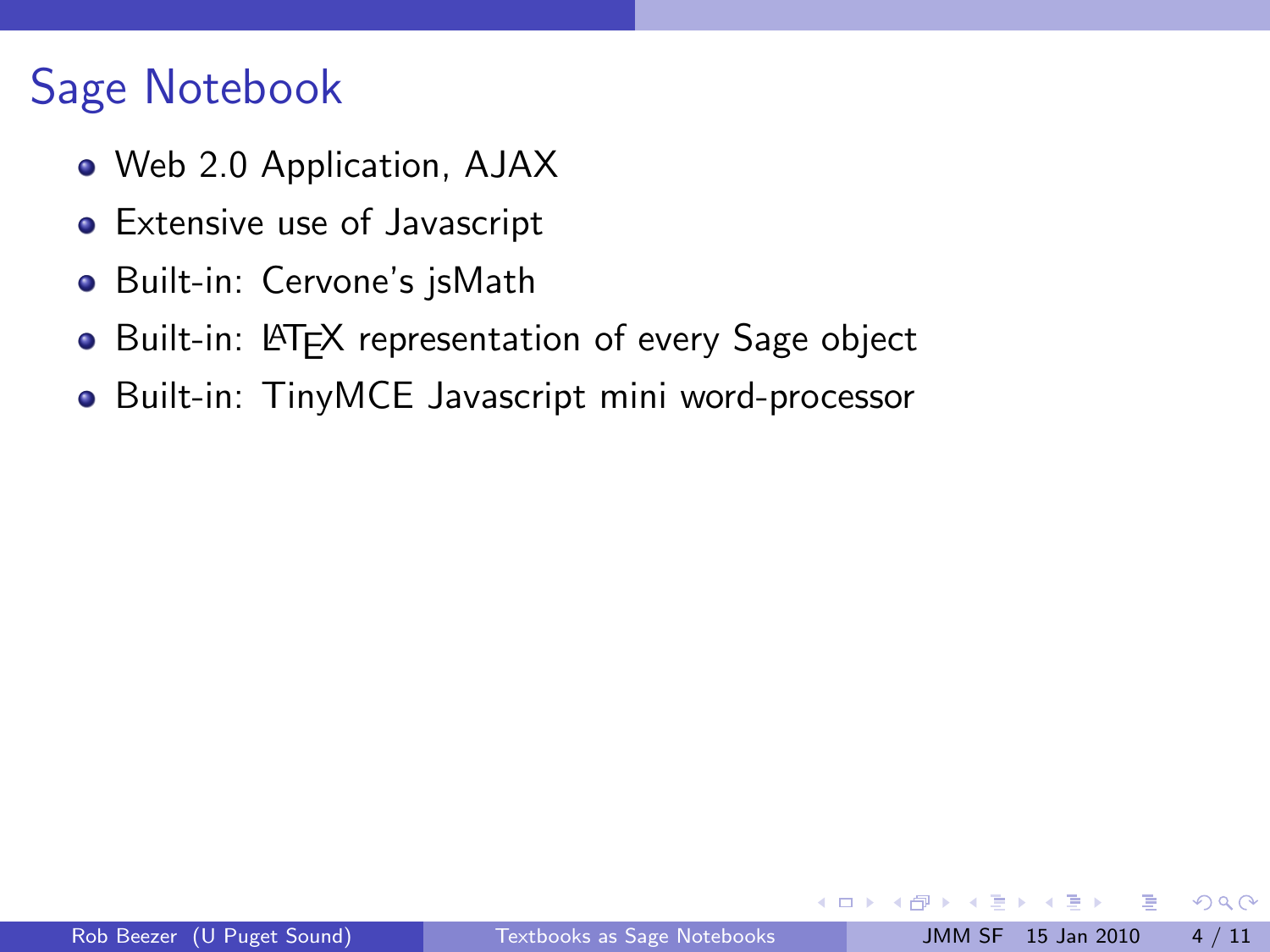- Web 2.0 Application, AJAX
- **•** Extensive use of Javascript
- Built-in: Cervone's jsMath
- Built-in: LAT<sub>E</sub>X representation of every Sage object
- Built-in: TinyMCE Javascript mini word-processor
- Built-in: Tools to publish and share worksheets

÷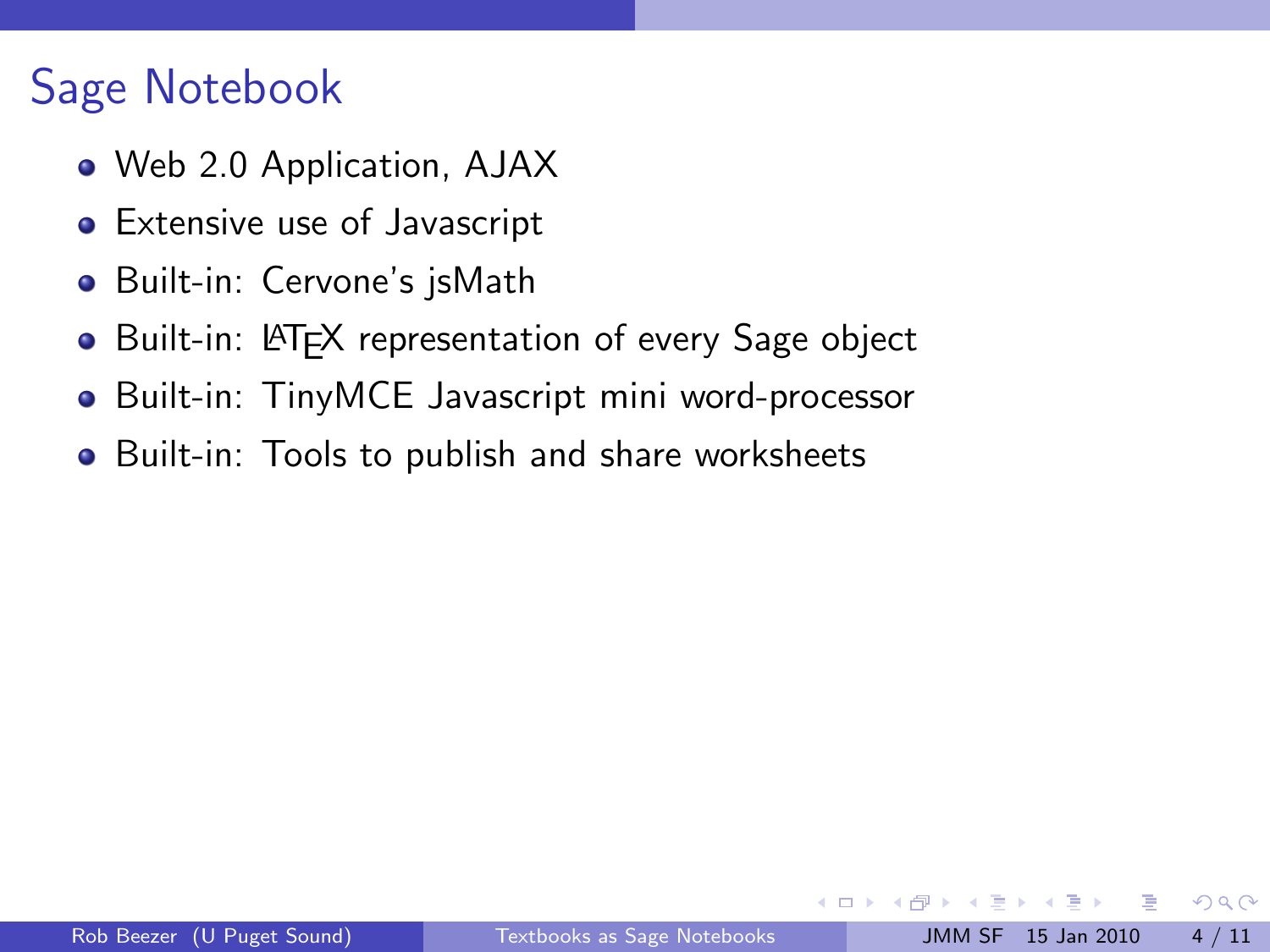# Sage "Interacts"

- Interactive demonstrations
- Like Java applets
- Like Mathematica's Manipulate
- Just a Python function
- **•** Easily construct
	- $\blacktriangleright$  Sliders
	- $\blacktriangleright$  Checkboxes
	- $\blacktriangleright$  Selection boxes
	- $\blacktriangleright$  Input fields
	- <sup>I</sup> . . .
- Process with Sage, Python
- Output: 2D, 3D graphics
- **Output: HTML, LATEX**
- Fast evolving feature of Sage

#### Gaussian Quadrature Interact (by Jason Grout)



Trapezoid: -0.0732314498459, Simpson: -0.117474167511, Method: 3.75601017668e-05. Real: 2.51215104239e-13

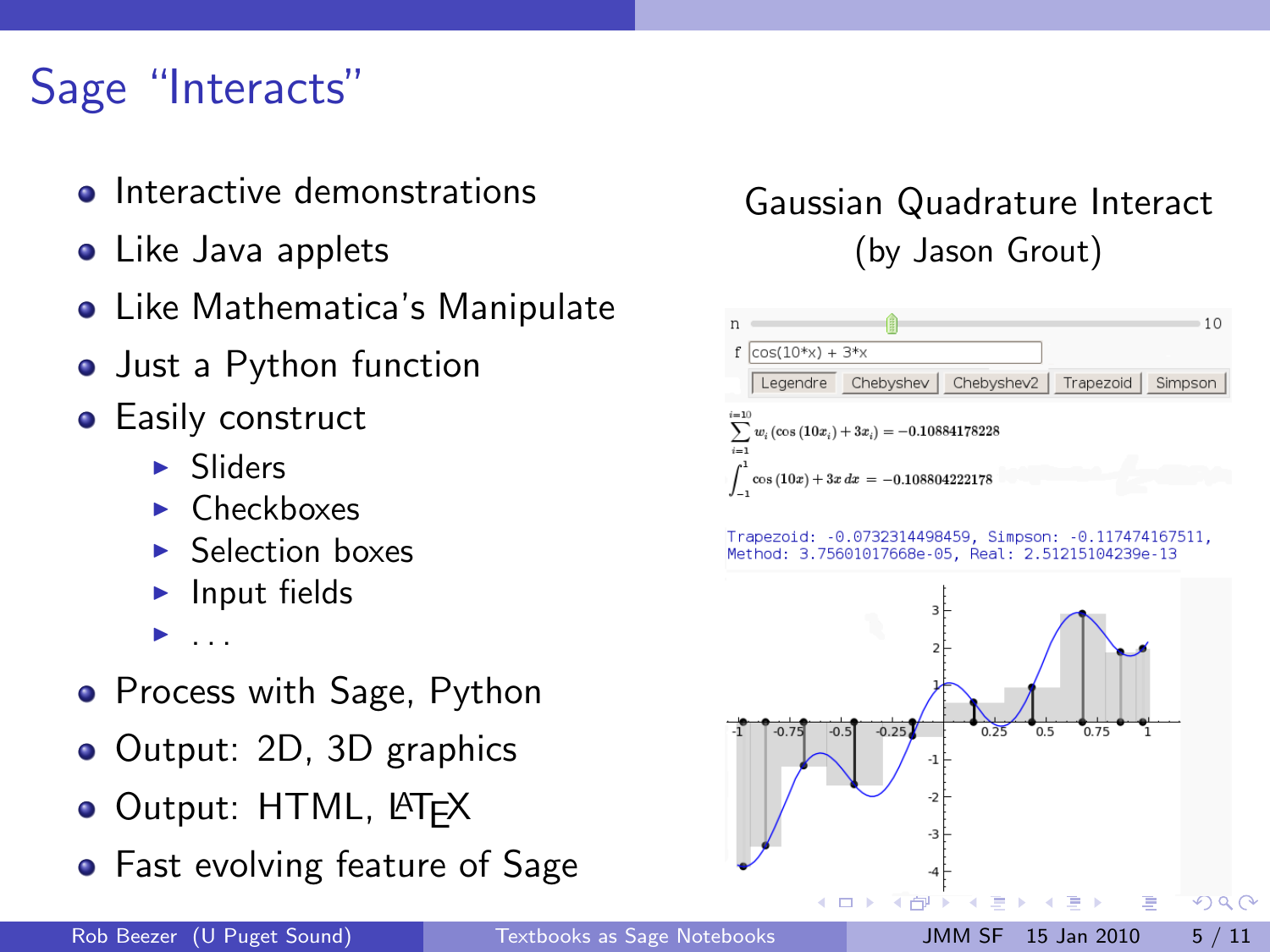#### Sage-Enhanced Textbooks

- Convert LAT<sub>F</sub>X to jsMath with tex4ht
- Easily modify this to be a Sage worksheet
- Incorporate:
	- $\blacktriangleright$  Empty Sage input cells
	- $\blacktriangleright$  Live, editable, Sage example code
	- $\triangleright$  One-click runnable interacts
- In their book, reader can:
	- $\blacktriangleright$  Execute Sage commands
	- $\blacktriangleright$  Experiment with Sage example code
	- $\blacktriangleright$  Experiment with interacts
	- $\triangleright$  Copy and modify interacts
	- $\blacktriangleright$  Program in Python
	- $\blacktriangleright$  Annotate, including LAT<sub>E</sub>X

 $QQQ$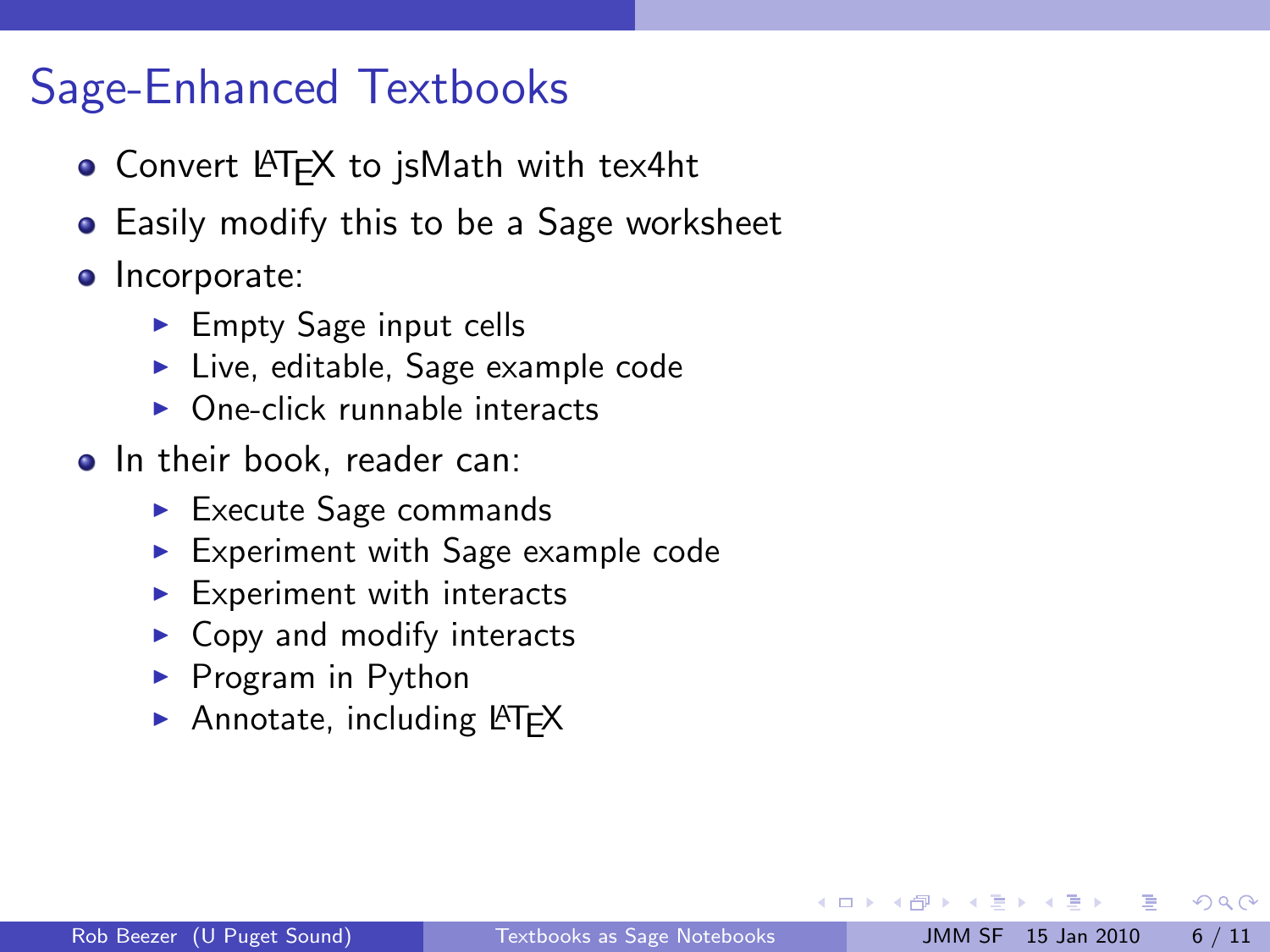## Prototype Sage-Enhaced Textbook

An open source development mantra:

Release EARLY, release often.

- Hand-crafted prototype
- Sampling of a section on linear transformations
- All begins with LATEX source
- Lots of cut/paste, can all be automated
- More notebook support coming

<span id="page-10-0"></span> $\Omega$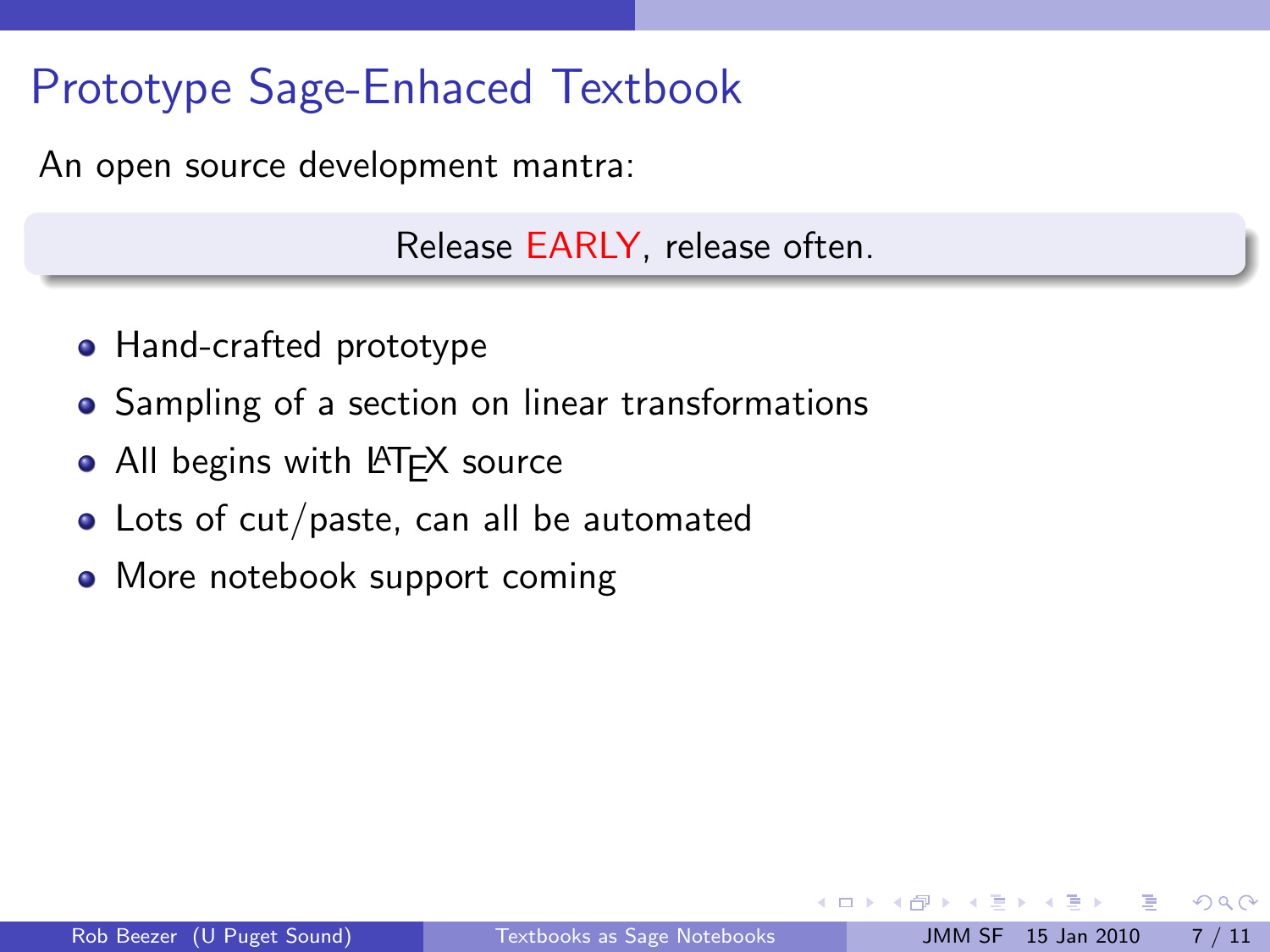#### PDF output

So by Definition LT [519], P is a linear transformation.  $\boxtimes$ 

So the multiplication of a vector by a matrix "transforms" the input vector into an output vector, possibly of a different size, by performing a linear combination. And this transformation happens in a "linear" fashion. This "functional" view of the matrix-vector product is the most important shift you can make right now in how you think about linear algebra. Here's the theorem, whose proof is very nearly an exact copy of the verification in the last example.

#### Theorem MBLT Matrices Build Linear Transformations

Suppose that A is an  $m \times n$  matrix. Define a function  $T: \mathbb{C}^n \to \mathbb{C}^m$  by  $T(\mathbf{x}) = A\mathbf{x}$ . Then T is a linear transformation.

#### Proof

$$
T(\mathbf{x} + \mathbf{y}) = A(\mathbf{x} + \mathbf{y})
$$
Definition of  $T$   
=  $A\mathbf{x} + A\mathbf{y}$  Theorem MMDAA [231]  
=  $T(\mathbf{x}) + T(\mathbf{y})$  Definition of  $T$ 

and

| $T(\alpha \mathbf{x}) = A(\alpha \mathbf{x})$ | Definition of $T$   |
|-----------------------------------------------|---------------------|
| $= \alpha (A\mathbf{x})$                      | Theorem MMSMM [232] |
| $= \alpha T(\mathbf{x})$                      | Definition of $T$   |

So by Definition LT  $[519]$ , T is a linear transformation.

So Theorem MBLT [526] gives us a rapid way to construct linear transformations. Grab an  $m \times n$ matrix A, define  $T(\mathbf{x}) = A\mathbf{x}$  and Theorem MBLT [526] tells us that T is a linear transformation from  $\mathbb{C}^n$  to  $\mathbb{C}^m,$  without any further checking.

We can turn Theorem MBLT [526] around. You give me a linear tr[ans](#page-10-0)fo[rm](#page-12-0)[ati](#page-10-0)[on](#page-11-0) [an](#page-12-0)[d I w](#page-0-0)[ill g](#page-14-0)[ive y](#page-0-0)[ou](#page-14-0) 4 D F a matrix.

Rob Beezer (U Puget Sound)

Rob Beezer (U Puget Sound) [Textbooks as Sage Notebooks](#page-0-0) JMM SF 15 Jan 2010 8 / 11

<span id="page-11-0"></span> $200$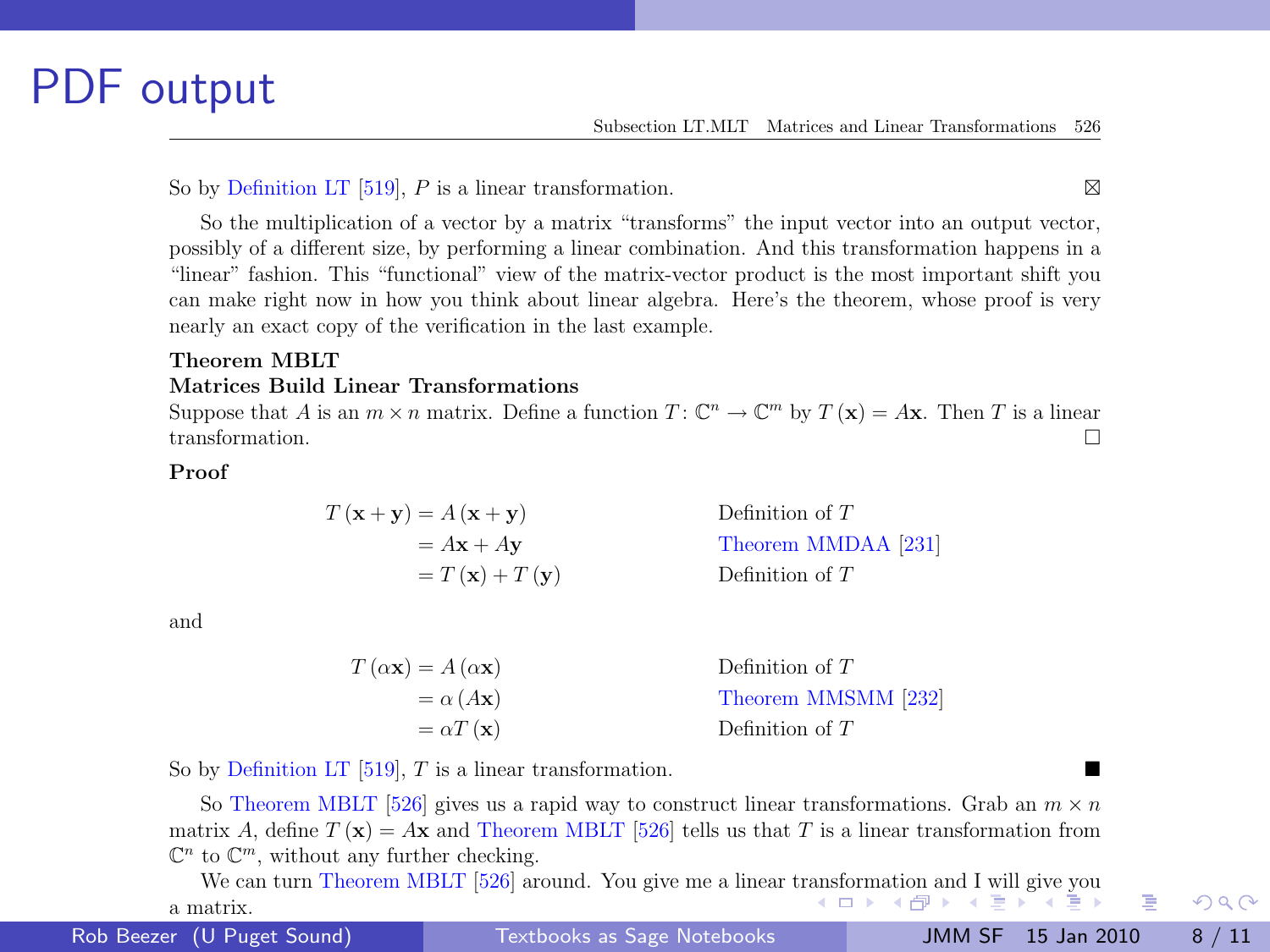### jsMath output

| Section LT Linear Transformations - Mozilla Firefox                                                                                                 |  |  |
|-----------------------------------------------------------------------------------------------------------------------------------------------------|--|--|
| File Edit View History Bookmarks Tools Help                                                                                                         |  |  |
| ← → ← ● → ● ● ● ● F   ■ http://linear.ups.edu/jsmath/latest/fcla-jsmath-latestli51.html#x52-242000<br>$\mathbf{v}$ $\mathbf{R}$ $\mathbf{v}$ Google |  |  |
| $\Box$                                                                                                                                              |  |  |

#### Section LT Linear Transformations

So the multiplication of a vector by a matrix "transforms" the input vector into an output vector, possibly of a different size, by performing a linear combination. And this transformation happens in a "linear" fashion. This "functional" view of the matrix-vector product is the most important shift you can make right now in how you think about linear algebra. Here's the theorem, whose proof is very nearly an exact copy of the verification in the last example.

#### **Theorem MBLT** Matrices Build Linear Transformations

 $\overline{T}$ 

Suppose that A is an  $m \times n$  matrix. Define a function  $T : \mathbb{C}^n \to \mathbb{C}^m$  by  $T(x) = Ax$ . Then T is a linear transformation.  $\Box$ 

Proof

| $(x + y) = A(x + y)$        | Definition of T |       |
|-----------------------------|-----------------|-------|
| $= Ax + Ay$                 | Theorem MMDAA   |       |
| $= T(x) + T(y)$             | Definition of T | and   |
| $T(\alpha x) = A(\alpha x)$ | Definition of T |       |
| $= \alpha (Ax)$             | Theorem MMSMM   |       |
| $= \alpha T(x)$             | Definition of T | 1.313 |

So by Definition LT,  $T$  is a linear transformation.  $\blacksquare$ 

So Theorem MBLT gives us a rapid way to construct linear transformations. Grab an  $m \times n$  matrix A, define T (x) = Ax and Theorem MBLT tells us that T is a linear transformation from  $\mathbb{C}^n$  to  $\mathbb{C}^m$ , without any further checking.

We can turn Theorem MBI T around. You give me a linear transformation and Luill give you a matrix

| <b>Example MFLT</b><br>Matrix from a linear transformation<br>Define the function $R:\mathbb{C}^3{\rightarrow}\mathbb{C}^4$ by<br>jsMath v |                                                       |                           |     |  |  |
|--------------------------------------------------------------------------------------------------------------------------------------------|-------------------------------------------------------|---------------------------|-----|--|--|
| <b>O</b> Find:                                                                                                                             | . Previous $\bigcirc$ Next / Highlight all Match case |                           |     |  |  |
|                                                                                                                                            |                                                       | イロンス 伊 ンス ミンス ミンシーミー やりなぐ |     |  |  |
| Rob Beezer (U Puget Sound)                                                                                                                 | Textbooks as Sage Notebooks                           | JMM SF 15 Jan 2010        | /11 |  |  |

<span id="page-12-0"></span> $\curvearrowright$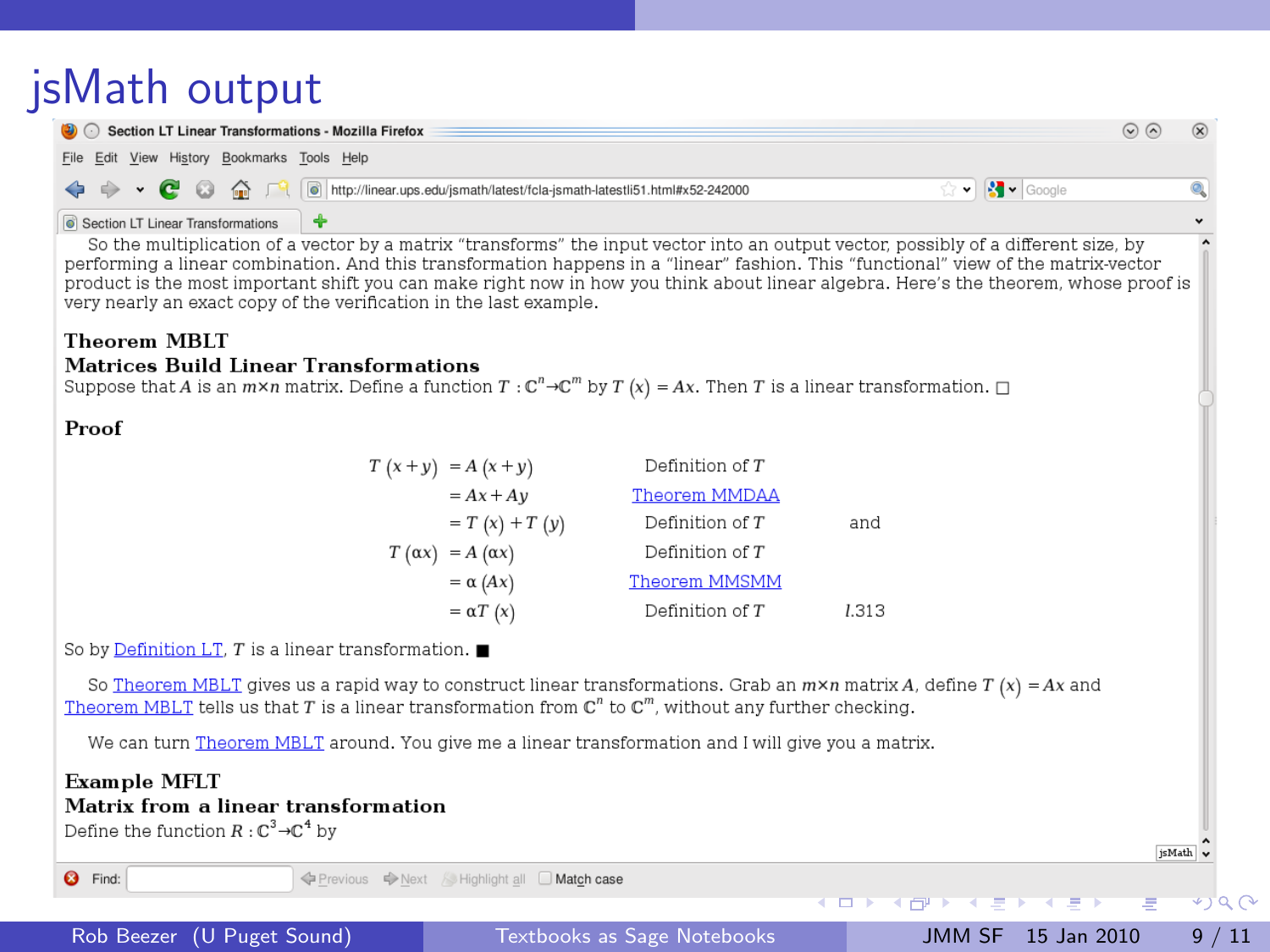### Sage Development

- **•** Google Groups: sage-edu
- Use, test, comment to influence development
- **Construct and share interacts: examples on Sage wiki**
- Add new code to Sage for mathematics
- Develop new features for notebook using Javascript
- JOIN US!

#### Posted at http://buzzard.ups.edu/talks.html

 $200$